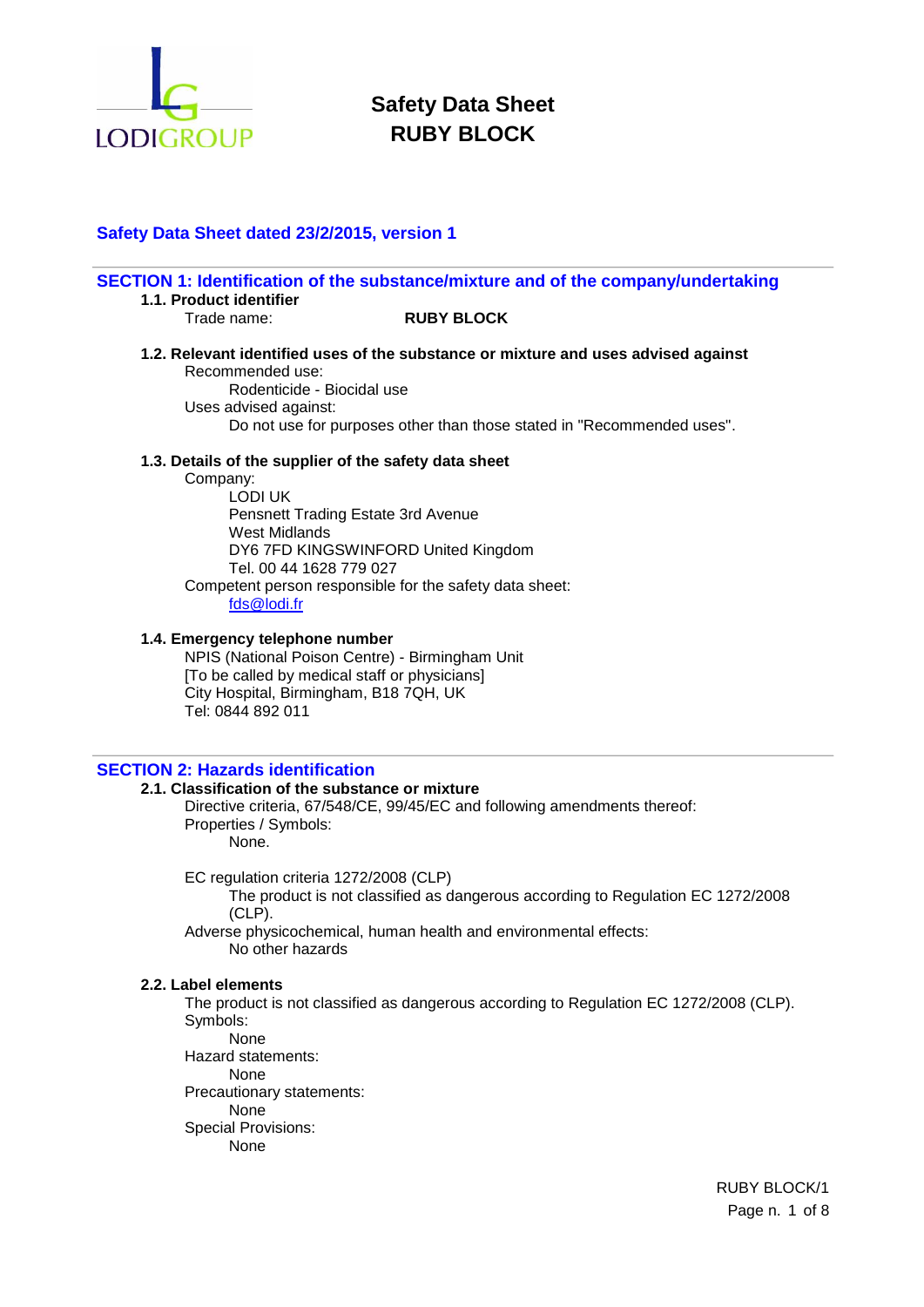

Special provisions according to Annex XVII of REACH and subsequent amendments: None

#### **2.3. Other hazards**

vPvB Substances: None - PBT Substances: None Other Hazards: No other hazards

## **SECTION 3: Composition/information on ingredients**

## **3.1. Substances**

This SDS concerns a mixture ,see 3.2.

#### **3.2. Mixtures**

Hazardous components within the meaning of EEC directive 67/548 and CLP regulation and related classification:

0,005% Difenacoum Index number: 607-157-00-X, CAS: 56073-07-5, EC: 259-978-4 T+,T,N; R28-48/25-50/53 3.9/1 STOT RE 1 H372

4.1/A1 Aquatic Acute 1 H400

4.1/C1 Aquatic Chronic 1 H410

 $\quad \Leftrightarrow \quad$  3.1/2/Oral Acute Tox. 2 H300

## **SECTION 4: First aid measures**

## **4.1. Description of first aid measures**

In case of skin contact:

In case of skin or eye contact, immediately and thoroughly wash with water.

In case of eyes contact:

In case of contact with eyes, rinse immediately with plenty of water and seek medical advice.

In case of Ingestion:

In case of ingestion, rinse mouth with water.

Do not induce vomiting.

Immediately consult a physician and show the label.

In case of exposure, contact the nearest poison centre.

In case of Inhalation:

In case of inhalation, breath fresh air and have a rest. In case of faintness, consult a physician and show the label.

- **4.2. Most important symptoms and effects, both acute and delayed** None
- **4.3. Indication of any immediate medical attention and special treatment needed** Treatment:

Antidote = Vitamin K1, under medical supervision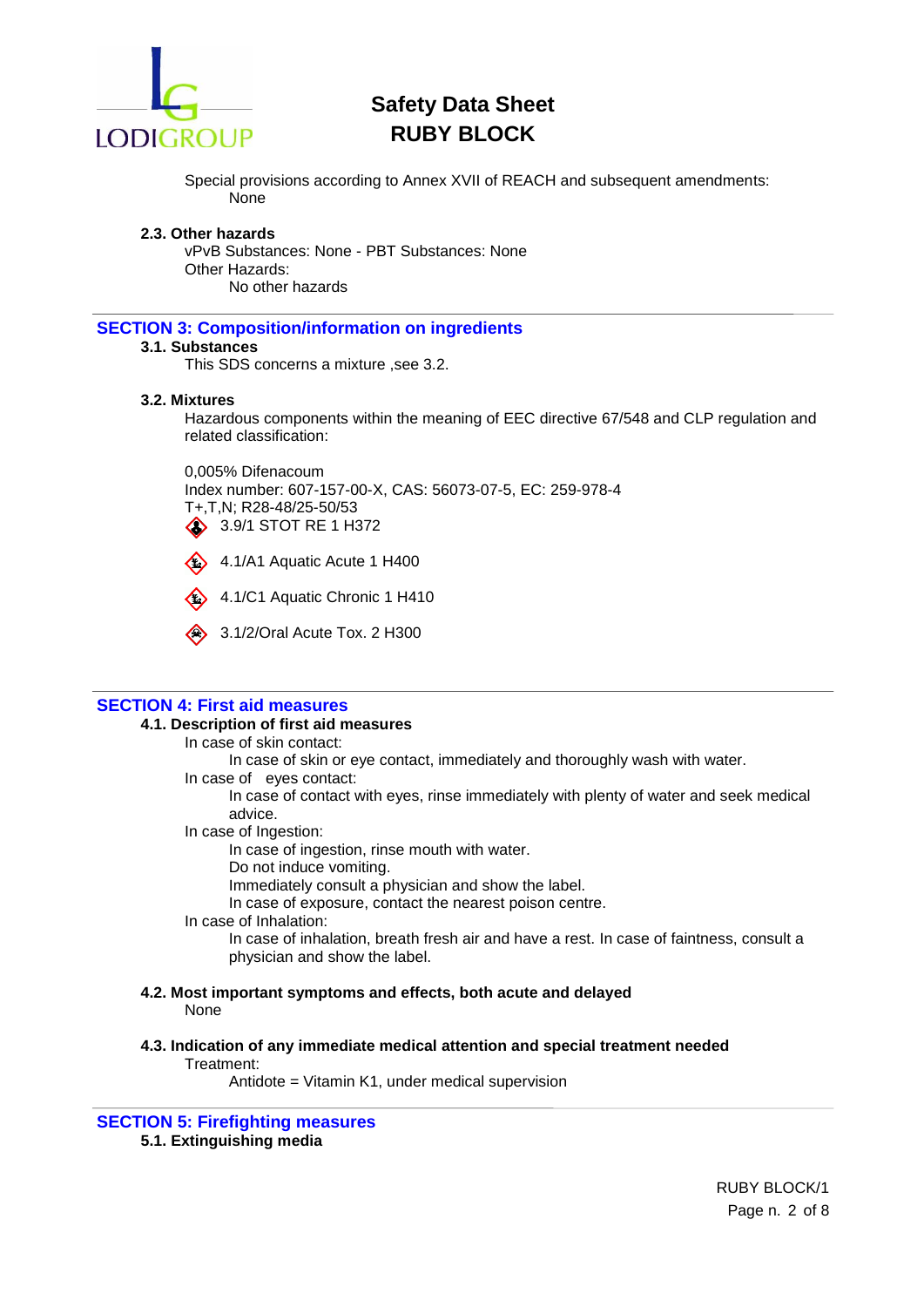

Suitable extinguishing media:

Water.

Carbon dioxide (CO2). Extinguishing media which must not be used for safety reasons:

None in particular.

## **5.2. Special hazards arising from the substance or mixture**

Do not inhale explosion and combustion gases. Burning produces heavy smoke.

## **5.3. Advice for firefighters**

Use suitable breathing apparatus .

Collect contaminated fire extinguishing water separately. This must not be discharged into drains.

Move undamaged containers from immediate hazard area if it can be done safely.

## **SECTION 6: Accidental release measures**

- **6.1. Personal precautions, protective equipment and emergency procedures**
	- Wear personal protection equipment. Remove persons to safety. See protective measures under point 7 and 8.

## **6.2. Environmental precautions**

Do not allow to enter into soil/subsoil. Do not allow to enter into surface water or drains. Retain contaminated washing water and dispose it.

In case of gas escape or of entry into waterways, soil or drains, inform the responsible authorities.

Suitable material for taking up: absorbing material, organic, sand.

## **6.3. Methods and material for containment and cleaning up**

Rapidly recover the product. To do so, wear a mask and protective clothing. Wash with plenty of water.

## **6.4. Reference to other sections**

See also section 8 and 13

## **SECTION 7: Handling and storage**

**7.1. Precautions for safe handling** Do not eat or drink while working. See also section 8 for recommended protective equipment.

## **7.2. Conditions for safe storage, including any incompatibilities**

Store away from light. Keap out of reach of children Keep away from food and drink and animal feeding stuffs Store in the original container Keep away from food, drink and feed. Incompatible materials: None in particular. Instructions as regards storage premises: Adequately ventilated premises.

## **7.3. Specific end use(s)**

None in particular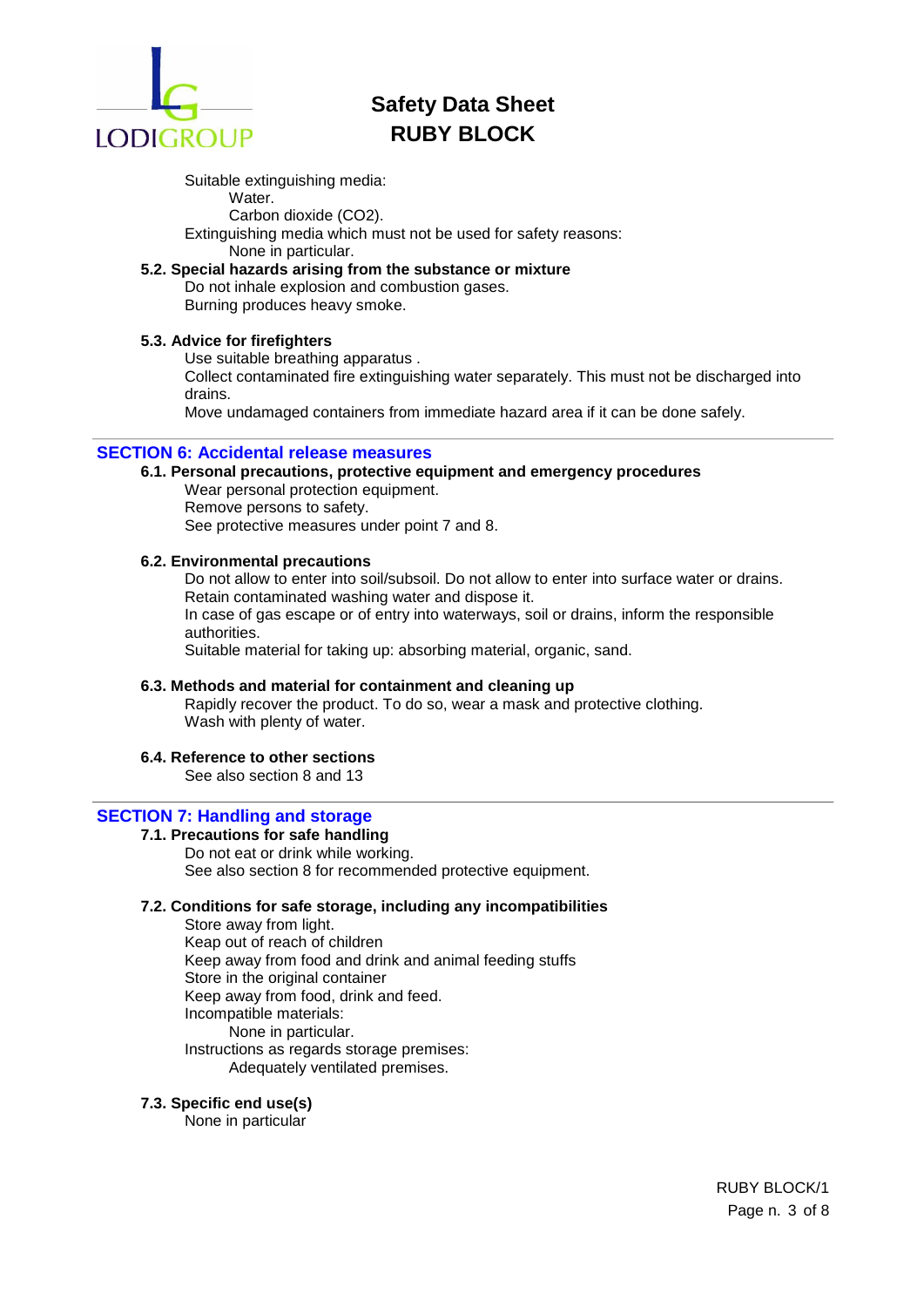

## **SECTION 8: Exposure controls/personal protection**

## **8.1. Control parameters**

No occupational exposure limit available DNEL Exposure Limit Values N.A. PNEC Exposure Limit Values

N.A.

## **8.2. Exposure controls**

Eye protection:

Not needed for normal use. Anyway, operate according good working practices. Protection for skin:

No special precaution must be adopted for normal use.

Protection for hands:

Wearing gloves is recommended.

Wash hands after handling.

Respiratory protection:

Not needed for normal use.

Thermal Hazards:

None

Environmental exposure controls:

None

## **SECTION 9: Physical and chemical properties**

# **9.1. Information on basic physical and chemical properties**

| Appearance and colour:                        | <b>Red Block</b> |
|-----------------------------------------------|------------------|
| Odour:                                        | Light            |
| Odour threshold:                              | N.A.             |
| pH:                                           | N.A.             |
| Melting point / freezing point:               | N.A.             |
| Initial boiling point and boiling range:      | N.A.             |
| Solid/gas flammability:                       | N.A.             |
| Upper/lower flammability or explosive limits: | N.A.             |
| Vapour density:                               | N.A.             |
| Flash point:                                  | N.A.             |
| Evaporation rate:                             | N.A.             |
| Vapour pressure:                              | N.A.             |
| Relative density:                             | N.A.             |
| Solubility in water:                          | N.A.             |
| Solubility in oil:                            | N.A.             |
| Partition coefficient (n-octanol/water):      | N.A.             |
| Auto-ignition temperature:                    | N.A.             |
| Decomposition temperature:                    | N.A.             |
| Viscosity:                                    | N.A.             |
| <b>Explosive properties:</b>                  | N.A.             |
| Oxidizing properties:                         | N.A.             |
| 9.2. Other information                        |                  |
| Miscibility:                                  | N.A.             |
| Fat Solubility:                               | N.A.             |
| Conductivity:                                 | N.A.             |
| Substance Groups relevant properties          | N.A.             |
|                                               |                  |

## **SECTION 10: Stability and reactivity**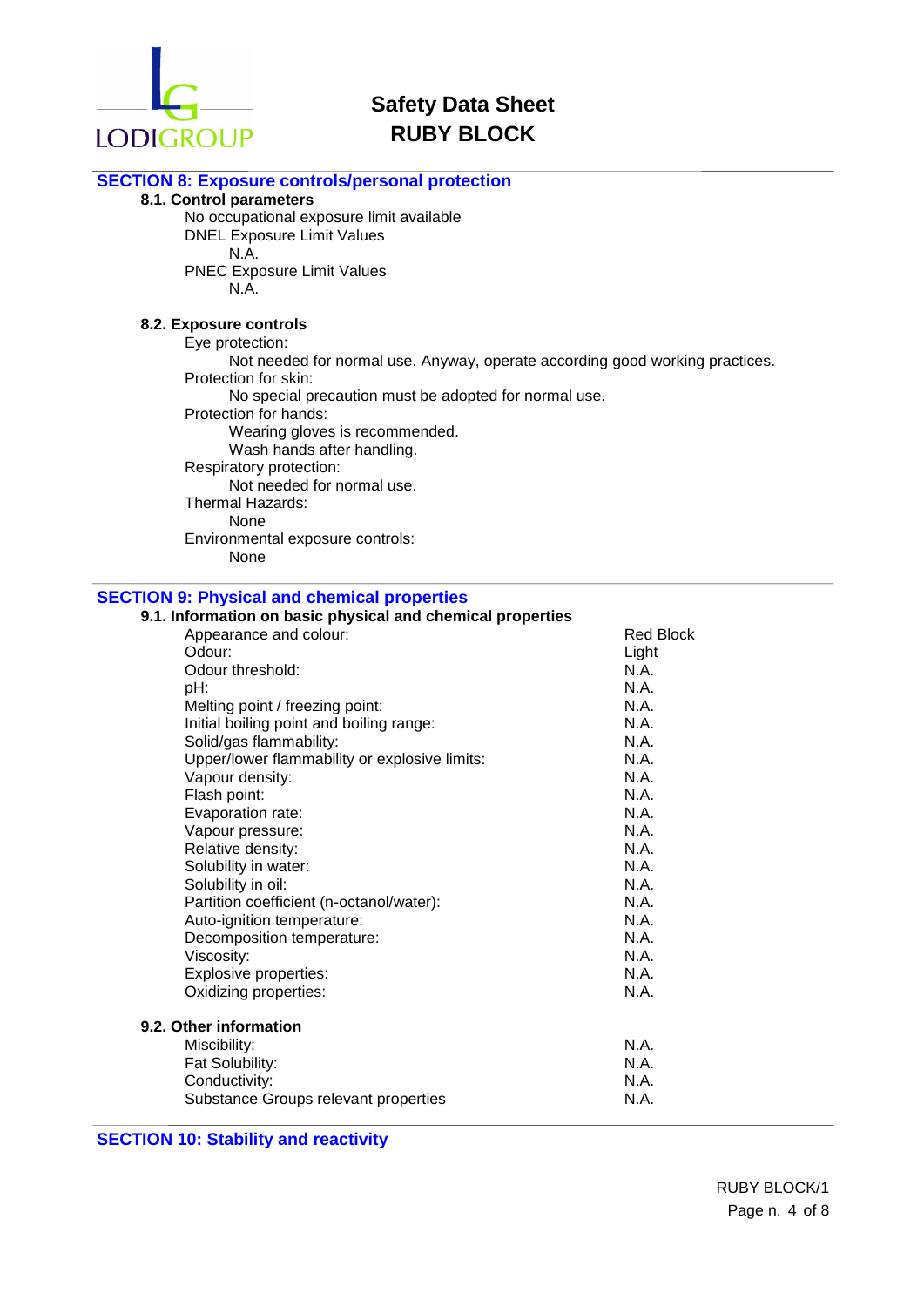

- **10.1. Reactivity** Stable under normal conditions.
- **10.2. Chemical stability** Stable under normal conditions **10.3. Possibility of hazardous reactions**
- None
- **10.4. Conditions to avoid** Stable under normal conditions.
- **10.5. Incompatible materials** None in particular.
- **10.6. Hazardous decomposition products** None.

## **SECTION 11: Toxicological information**

- **11.1. Information on toxicological effects**
	- Toxicological information of the mixture:

### RUBY BLOCK

- a) acute toxicity:
	- Test: LD50 Route: oral Species: Rat : > 2000 mg/Kg
	- Test: LD50 Route: dermal Species: Rat : > 2000 mg/Kg
- b) skin corrosion/irritation:
- Test: Skin Irritant Route: dermal Species: Rabbit : Non irritating c) serious eye damage/irritation:
- Test: Eye Irritant Route: ocular Species: Rabbit : Non irritating d) respiratory or skin sensitisation:
- Test: Skin Sensitization Route: dermal Species: Guinea Pig : Non skin sensitizer

Toxicological information of the main substances found in the mixture:

- Difénacoum CAS : 56073-07-5
	- a) acute toxicity
		- Test: LD50 Route: oral Species: Rat: 1,8 2.6 mg/Kg
		- Test: LD50 Route: dermal Species: Rat: 20 63 mg/Kg
		- Test: LD50 Route: inhalation Species: Rat Duration 4h : 3,6 5,8μg/L

If not differently specified, the information required in Regulation 453/2010/EC listed below must be considered as N.A.:

- a) acute toxicity;
- b) skin corrosion/irritation;
- c) serious eye damage/irritation;
- d) respiratory or skin sensitisation;
- e) germ cell mutagenicity;
- f) carcinogenicity;
- g) reproductive toxicity;
- h) STOT-single exposure;
- i) STOT-repeated exposure;
- j) aspiration hazard.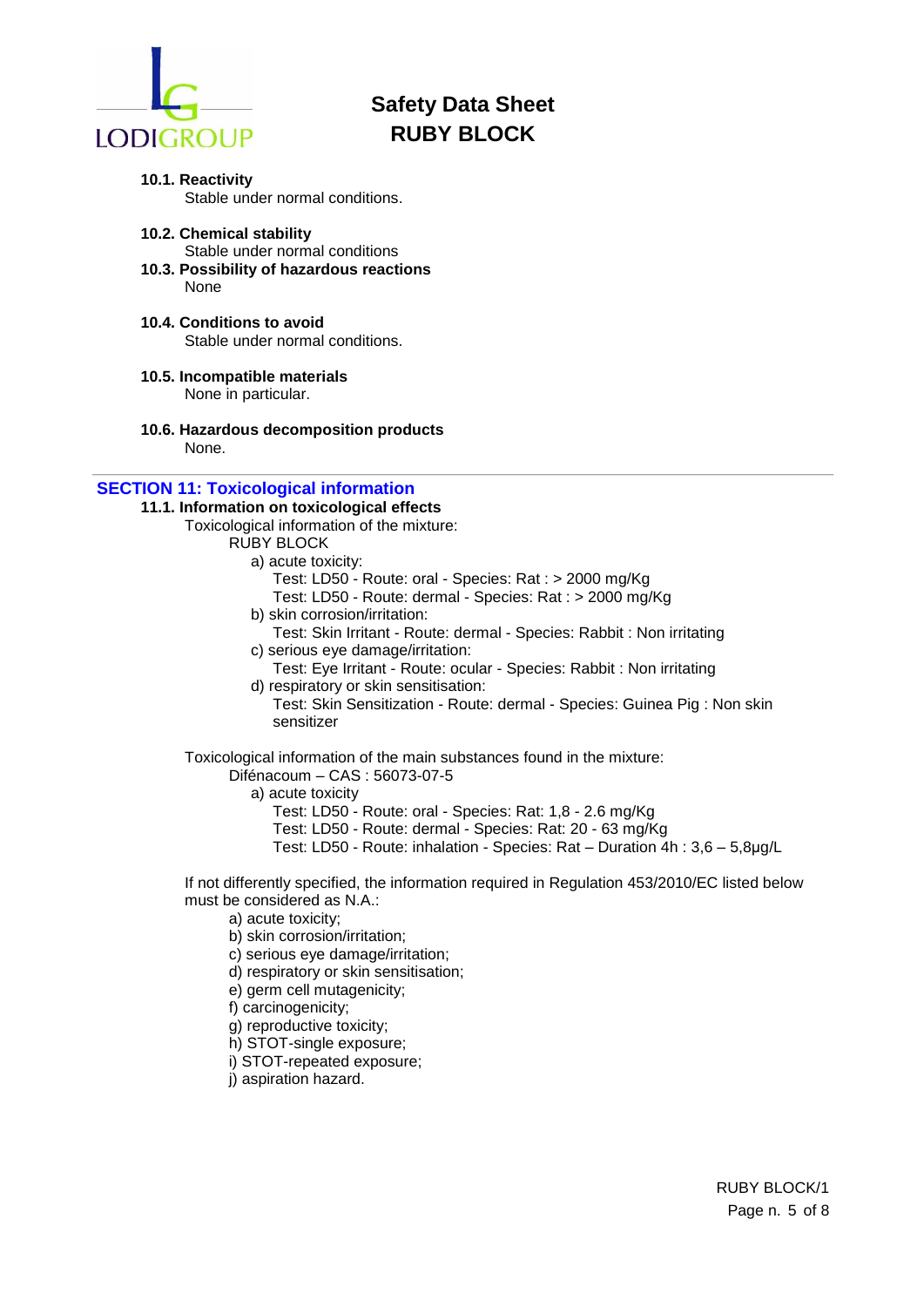

## **SECTION 12: Ecological information**

### **12.1. Toxicity**

Adopt good working practices, so that the product is not released into the environment. Test: LC50 - Espèces: Rainbow trout - Durée: 96h : 0,064mg/L (Difénacoum)

### **12.2. Persistence and degradability**

N.A.

**12.3. Bioaccumulative potential** N.A.

## **12.4. Mobility in soil**

N.A.

**12.5. Results of PBT and vPvB assessment**

vPvB Substances: None - PBT Substances: None

## **12.6. Other adverse effects**

None

## **SECTION 13: Disposal considerations**

## **13.1. Waste treatment methods**

Recover if possible. In so doing, comply with the local and national regulations currently in force.

## **SECTION 14: Transport information**

#### **14.1. UN number**

Not classified as dangerous in the meaning of transport regulations.

**14.2. UN proper shipping name**

N.A.

- **14.3. Transport hazard class(es)**  N.A.
- **14.4. Packing group**

N.A.

- **14.5. Environmental hazards** N.A.
- **14.6. Special precautions for user** N.A.
- **14.7. Transport in bulk according to Annex II of MARPOL73/78 and the IBC Code** N.A.

## **SECTION 15: Regulatory information**

**15.1. Safety, health and environmental regulations/legislation specific for the substance or mixture**

Dir. 67/548/EEC (Classification, packaging and labelling of dangerous substances) Dir. 99/45/EC (Classification, packaging and labelling of dangerous preparations) Dir. 98/24/EC (Risks related to chemical agents at work)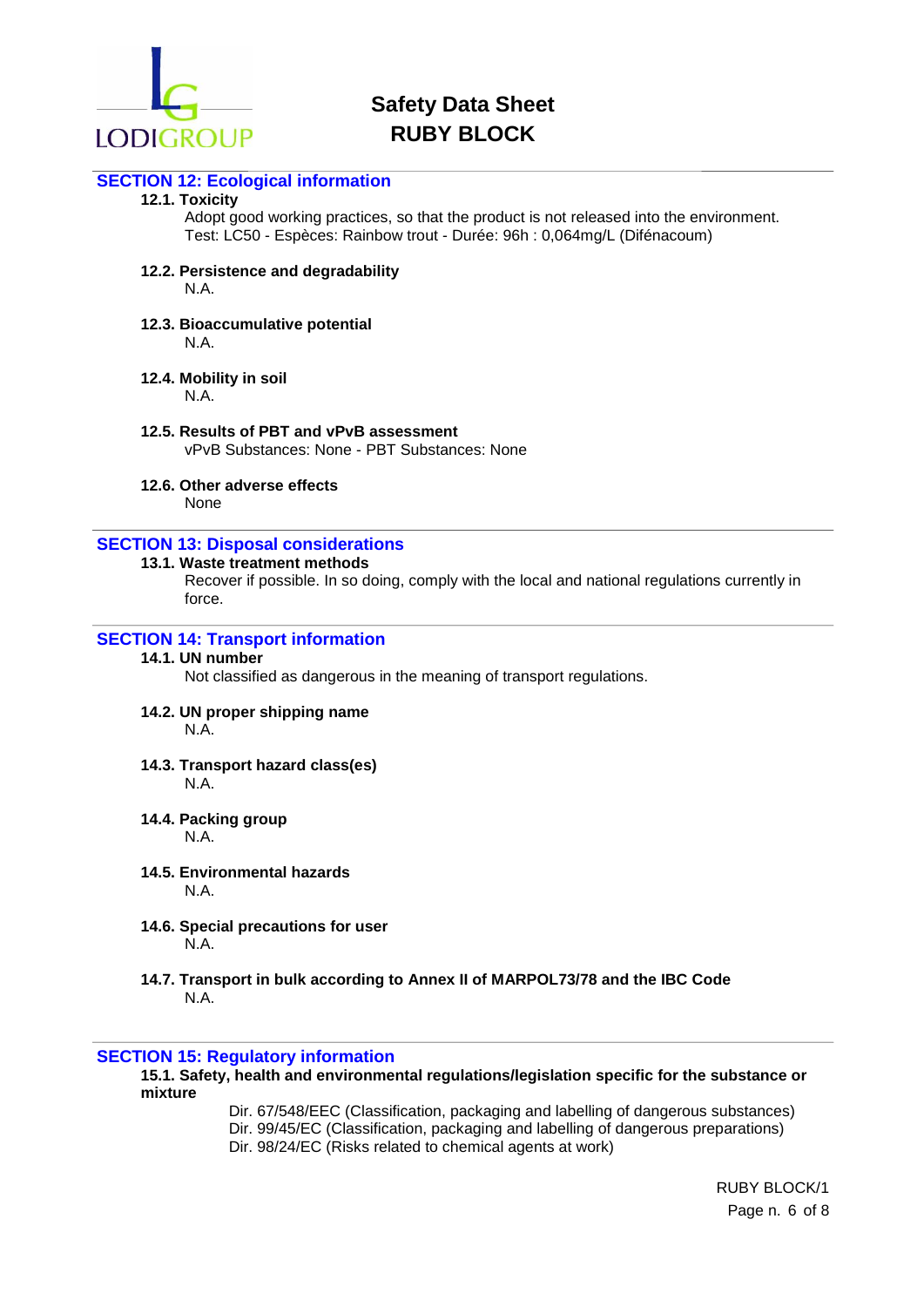

Dir. 2000/39/EC (Occupational exposure limit values) Dir. 2006/8/EC Regulation (EC) n. 1907/2006 (REACH) Regulation (EC) n. 1272/2008 (CLP) Regulation (EC) n. 790/2009 (ATP 1 CLP) and (EU) n. 758/2013 Regulation (EU) n. 453/2010 (Annex I) Regulation (EU) n. 286/2011 (ATP 2 CLP) Regulation (EU) n. 618/2012 (ATP 3 CLP) Regulation (EU) n. 487/2013 (ATP 4 CLP) Restrictions related to the product or the substances contained according to Annex XVII Regulation (EC) 1907/2006 (REACH) and subsequent modifications: Restrictions related to the product: No restriction. Restrictions related to the substances contained: No restriction. Where applicable, refer to the following regulatory provisions : Directive 2003/105/CE ('Activities linked to risks of serious accidents') and subsequent amendments. Regulation (EC) nr 648/2004 (detergents). 1999/13/EC (VOC directive)

Provisions related to directives 82/501/EC(Seveso), 96/82/EC(Seveso II): N.A.

#### **15.2. Chemical safety assessment**

No

#### **SECTION 16: Other information**

Full text of phrases referred to in Section 3:

R28 Very toxic if swallowed.

R48/25 Toxic: danger of serious damage to health by prolonged exposure if swallowed. R50/53 Very toxic to aquatic organisms, may cause long-term adverse effects in the aquatic environment.

H372 Causes damage to organs through prolonged or repeated exposure.

H400 Very toxic to aquatic life.

H410 Very toxic to aquatic life with long lasting effects.

H300 Fatal if swallowed.

This document was prepared by a competent person who has received appropriate training. Main bibliographic sources:

ECDIN - Environmental Chemicals Data and Information Network - Joint Research Centre, Commission of the European Communities

SAX's DANGEROUS PROPERTIES OF INDUSTRIAL MATERIALS - Eight Edition - Van Nostrand Reinold

CCNL - Appendix 1

The information contained herein is based on our state of knowledge at the above-specified date. It refers solely to the product indicated and constitutes no guarantee of particular quality. It is the duty of the user to ensure that this information is appropriate and complete with respect to

the specific use intended.

This MSDS cancels and replaces any preceding release.

ADR: European Agreement concerning the International Carriage of Dangerous Goods by Road.